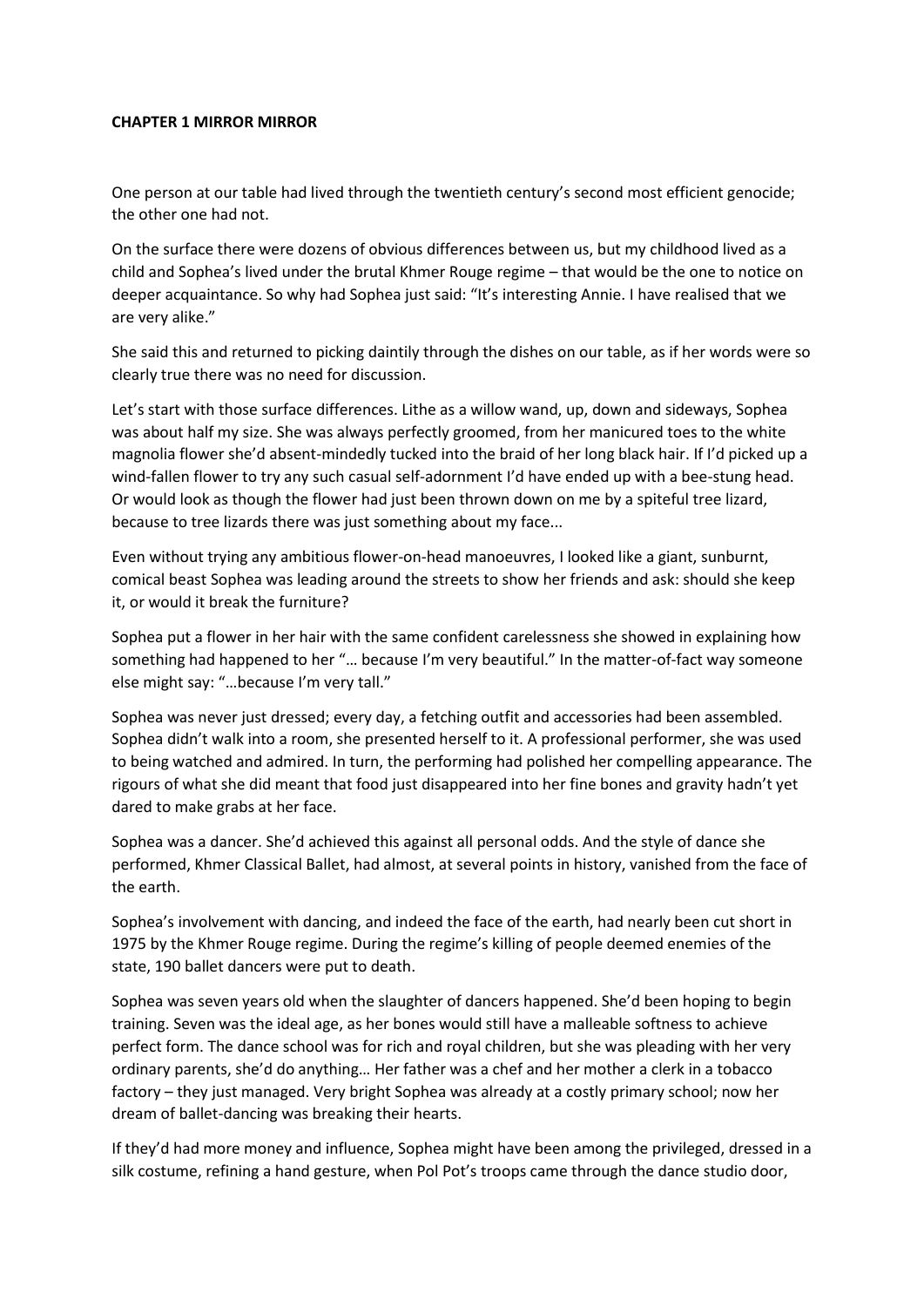full of homicidal rage. But here she was, decades later, having survived and achieved astonishing things.

How could she think we were "very alike"?

Little hands darting around the table, Sophea was urging me to help her finish the lunch. It was hot and airless in the storefront restaurant; I didn't really feel like eating, couldn't eat as much as Sophea at the best of times.

We were the same age, there was that, both fifty, but then... I had nagged at my parents for ballet lessons when I was seven years old, but it had been a whim, not a passion. The moment I realised the process didn't go from naught to twirling in a swan costume on pointed toes, I was bored. I went home in tears, and anyway, my friend Susan Fogden had a new pink bicycle, a bicycle would really be much better for me… Our lower-middle-class home had a contentment, occasionally strained financially by children full of whims, but so much of what we needed was free – education, health care, school lunches…. Outside our house the most dangerous thing was the North Circular Road.

There was also contentment in Sophea's family home, with her gentle, creative father and efficient, ambitious mother; her younger brother and sister. Their Buddhist faith centred the household. Respectable, minding their own business, they were only strained by the cost of Sophea's schooling and the perfect blue and white uniforms the school required. Their house was in a quiet side street, safe to play in, safe for walking to school. But then.

The chic, corrupt ruling class of Cambodia had been very greedy with what they'd acquired from France post-independence, while the countryside peasants were struggling hard. The peasants to the North were under escalating threat from the war in Vietnam. American planes hunting Vietnamese Communist fighters incinerated Cambodian homes, crops and families. In the forests, grief-stricken, destitute, angry and susceptible to the worst of promise-makers, Cambodia's peasantry became Communist fighters. These black-shirted Khmer Rouge, half-starved, half-crazy with hate, were taking Cambodia for themselves. In Phnom Penh, American-backed government troops fought to hold the city.

Every day, fewer children came to school. Sophea, so delighted with her lessons and smart uniform, insisted on crossing the city as normal, despite parental anxiety about the bombs and shells beginning to fall.

"I lied to my parents. I said everyone was still attending, I mustn't get behind or they'd have wasted their money. Then one morning I went and the whole school was shelled. I went to my teacher's home. I said she could still teach us in her house but she started crying. She said I mustn't cross the city any more until the shelling stopped."

The shelling did stop. The government troops seemed to vanish overnight. Many simply burnt their uniforms and disappeared into the general population, knowing that the moment was close when the Khmer Rouge would strut through Phnom Penh.

The arrival of the young Khmer Rouge soldiers was greeted with ambivalence. For a few hours, the city people thought they could relax, the war was over; life would get back to normal. But then, along with most of the bewildered population of Phnom Penh, Sophea's family was told they had to leave the city immediately. The Americans were going to bomb it and everyone was in mortal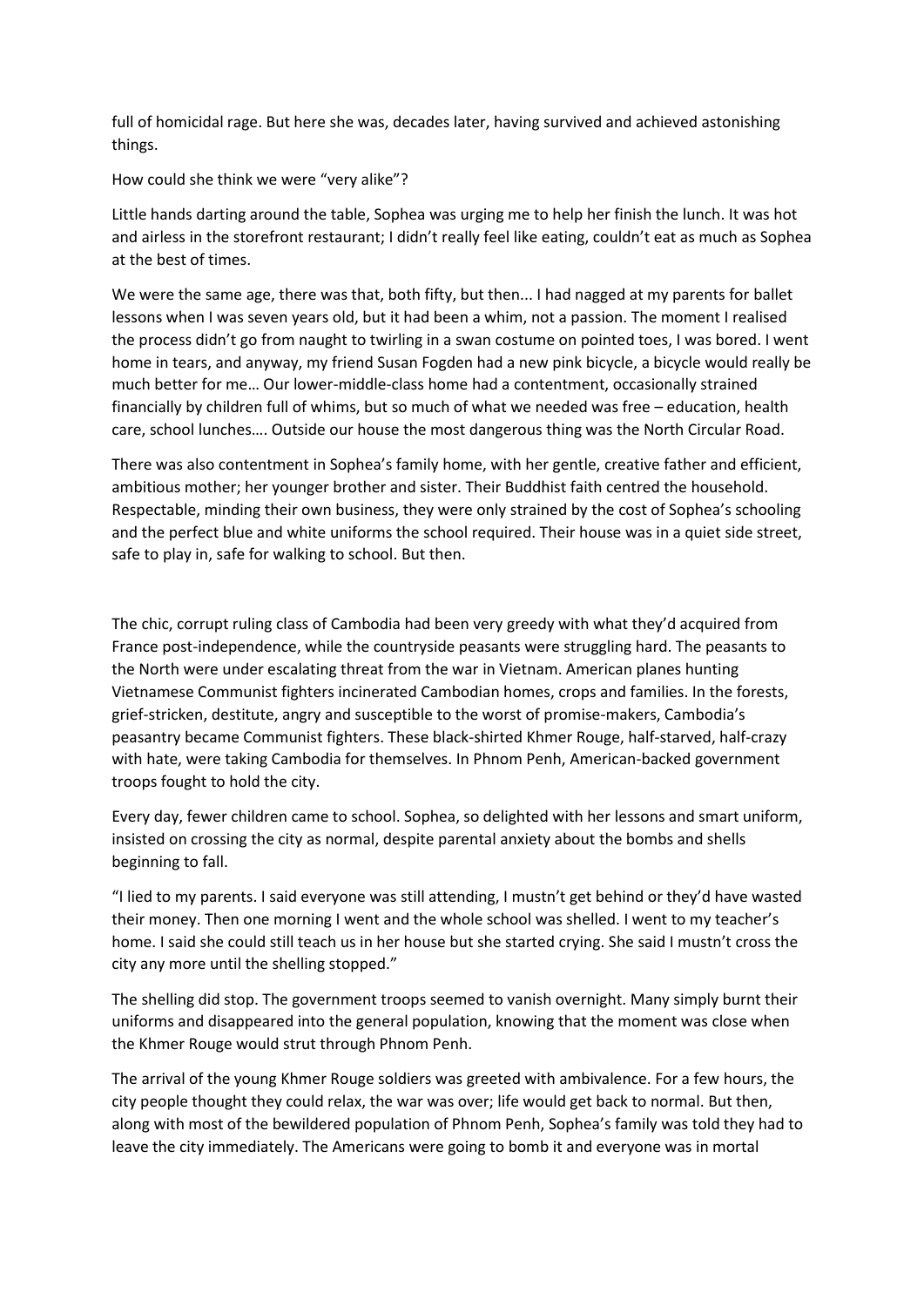danger. People had to grab enough supplies for three days and head into the countryside. In three days they could come home, safe to celebrate the Khmer Rouge triumph.

Sophea's father bought a handcart to transport their belongings. They'd head along the Tonle Sap lake to a fishing village where he had cousins, only half a day's distance but far enough for safety. Sophea wanted to take her books and the school uniforms that she kept so proudly spick and span. Her father said it was silly to take them; they'd be back in three days. They needed to carry food, bedding, cooking pots, mosquito nets, medicines…. Besides, her six-year-old brother and three-yearold sister were too small to walk all the way out of the city; the handcart was for them. Enraged, Sophea hid her uniforms inside her bedding.

Brother and sister perched on the handcart while Sophea walked behind with her mother, pushing a little, but mostly still sulking that pots and these candy-sucking infants had taken priority over her belongings. Then Sophea grew curious about the young men in black with guns who were watching them all the way. She thought they could offer to help people like her father, pulling the cart like an ox – but they weren't offering to help anyone. Not even the very old people struggling with bundles, or the families with no cart and too many small children to carry.

On the edge of the city her mother said; "Don't look."

But Sophea was already looking at a burnt-out service taxi, swollen bodies spilling out of it. A rear wheel of the taxi was in the air, pushed upward by the bloat of a body on the ground beneath. From side roads more and more people joined the stumbling procession from the city.

"When we stopped for a moment's rest my father would talk to these strangers, asking them questions. This wasn't like him; he was a very shy man."

There was an expression in her father's face that Sophea didn't recognise when a gang of soldiers on the road told him the family couldn't go to his relatives. They had to follow everyone else to a camp by the lakeside.

The new expression disappeared quickly. Sophea's father forced a cheeriness with his family, urging them onward as he hauled his cart where he was told.

"I was going to say, looking back, that it was the first time I'd seen him frightened, but I can see it now and it was more as if he felt stupid. As if he was realising these soldiers were lying, that everything was a big lie and we were tricked. You know, the kind of shocked face when you realise you've been really stupid?"

At the crowded camp, Sophea helped her parents to arrange the bedding and make a fire. Her baby sister slept. Sophea's brother, six-year-old Sann, went with some of his friends to wash at the lake's edge. Sophea grumbled; Sann wouldn't be washing, he'd be splashing and playing and in her opinion he was quite old enough to help with the work as well…

An hour later the boys came back, Sann wasn't with them. The boys said a woman in Khmer Rouge uniform had introduced herself as Sann's aunt, his mother's sister, and taken him to collect a gift for the family.

Sophea looked at her mother for confirmation. Yes, it was true, she didn't have a sister.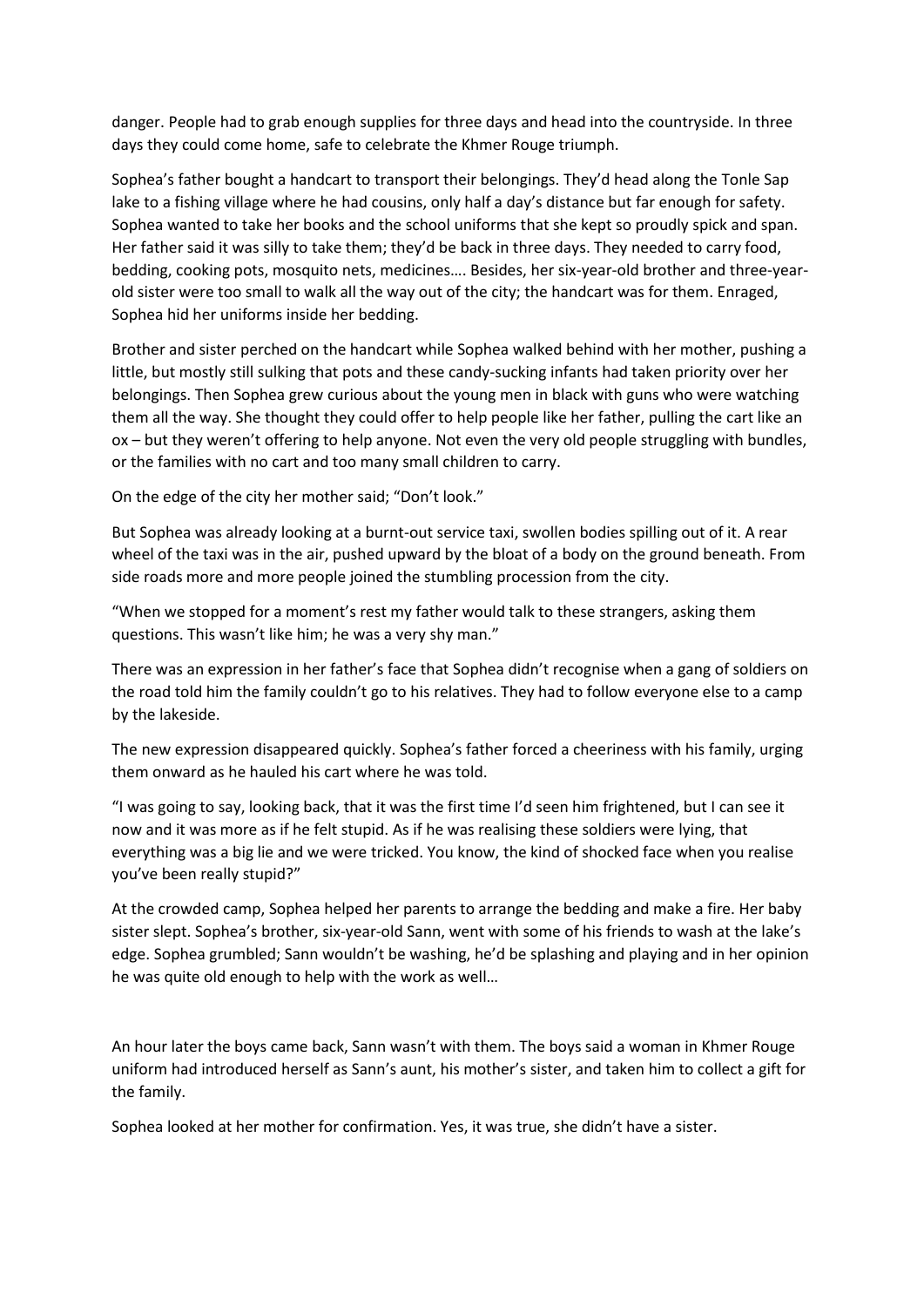They searched the camp and the riverbanks. They begged every Khmer Rouge they saw for information. Halfway through the following day they still hadn't found Sann, and the soldiers were telling them they had to move on, further away from Phnom Penh.

"I started shouting at my father. He should tell the soldiers it had been four days now; couldn't they count? They should let us go home, maybe Sann was already home… That was when my father spotted the school uniforms hidden inside my bedding. He grabbed my shoulders and shook me; 'You idiot, what did I tell you?'

"He snatched the uniforms and threw them into the ditch behind us. He told me never to talk about my uniforms or my fancy school again. I didn't know his face. He never hurt me or spoke like that. Even when I started crying he spoke roughly to me and told me to help my mother pack up."

They moved on along the lake, on beyond any world that seemed familiar or sane. The city was weeks behind them, then months, then years behind them. They moved from lake fishing for the Khmer Rouge, to growing an endless rotation of crops in remote districts, where food was rationed, medical care was non-existent and they couldn't wash properly, or sleep enough to think straight.

"You know how time is long when you are a child? So when I say 'a year' now, it was a longer time for me then. It was forever. At first I tried to make myself dream about good things when I fell asleep. After that I think there were no dreams, asleep or awake, my thinking was just black."

It was four years before they could go home again, the shreds of themselves, still looking for Sann.

This had happened to Sophea between the ages of seven and eleven. This woman sitting opposite me in her favourite Siem Reap restaurant -'cheap but high quality'- refining the cutlery shine with a paper napkin, claiming we had things in common.

There was only our age in common, and we each had one younger brother and sister. Neither of mine had disappeared. When my brother was six he'd shaved all my dolls and I'd very much wanted him to disappear. I kept pushing him into wardrobes hoping he'd accidentally go to Narnia and never come back. He was always still there, spitting in the bottom of the wardrobe, plotting his next crime against me.

There wasn't simply a vast difference in experience between Sophea and me; we perceived the whole of life in different ways.

Sophea believed in gods, spirits and reincarnation. She had a Buddhist altar taking up half her living room. When she meditated, she told me, she could take her mind and soul away from the earth. She could look down from far above.

I could imagine what her real life had been like. But I knew I wouldn't catch even a fleeting heel of her beliefs. This magical, flying-soul Sophea left me staring blankly at her. Not wanting to give offence, I'd ask questions but the answers too would flit past me like elves. Sophea could leave her troubles for another plane. I knew I'd be fixed in my plodding scepticism whatever befell me.

At some long-ago rock festival, I'd avoided the inevitable rain by ducking into the tent of a hippy fortune-teller. She gave me a small crystal to hold; then she grasped it, eyes closed. She opened them, shook her head and gave me my money back. She said she couldn't see anything about me in her crystal because I had no spiritual life. Good, I'd thought as I indignantly pocketed my money and went out into the rain again, I'm glad the crystal can see that I'm no fool...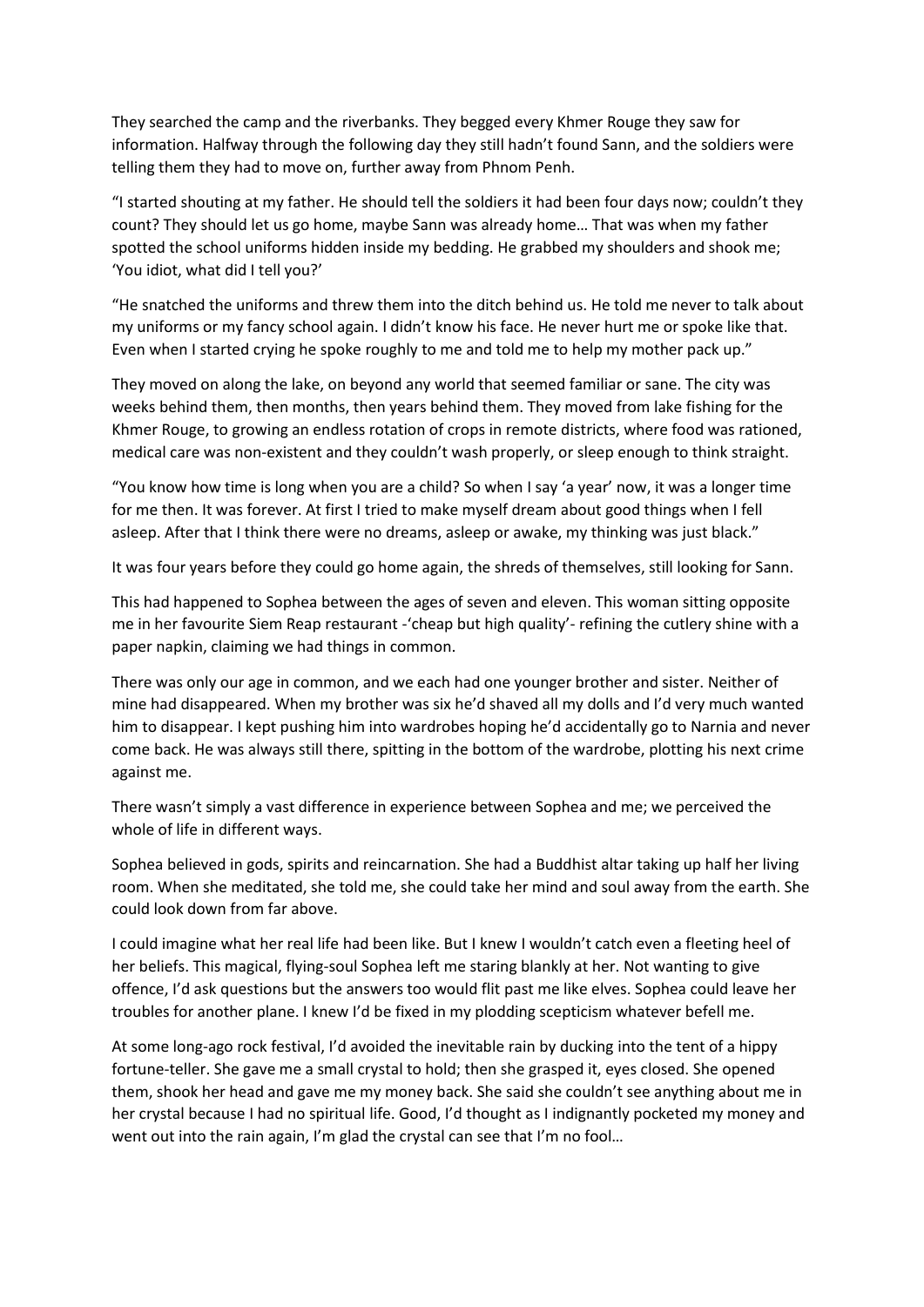Possibly because I did get tangled into thinking that a crystal could see I didn't believe in it, there might be a tiny opening in my mind for an unearthly thought to squeeze through – but not a whole religious system. And certainly not anything involving sitting still for so long I hallucinated, choking on incense, waiting for spirit lift-off. I wasn't interested in dragging around behind Sophea hoping she'd provide Eastern enlightenment. I was curious about her complicated matrix of beliefs because I was curious about her and her tangled, still tangling, life. Growing out of the Khmer Rouge horror, her life suggested remarkable things, good things, about mere human beings.

Sophea was interested in me because she had a story she wanted to tell and she was on a mission that she hoped would change her life, possibly several lives.

We'd been pottering around Siem Reap province together for about ten days now, getting to know each other, wondering if the whole bizarre expedition could work out.

Sophea wasn't easy to know. Never mind her life on other spiritual planes; just on the plain ordinary earth where I grunted around, she lived on several planes, in shifting shapes of her character.

Some holidaying friends, able to afford the trillion-star hotel where Sophea gave performances for a select, respectful audience, had spent time with her and passed on her story. She wanted it told; she hoped we'd make a little money to help her set up a dance school for poor children at her local pagoda.

"I must teach because soon I'll be too old. If I teach the dance to ordinary children, then they can teach it too, then it lives for people who are not royal people or rich people. It's the good I can put into the world, or what is the point of me?"

I first arrived to meet her at the hotel, my notebook in hand, thinking she'd be delighted, but she looked at me coldly, notebook in her hand.

"Your friends say you are good, but we must make a decision about how the money will be divided. And if you can write down some names of things you have written. I will ask the manager here who I trust, she can check on you so I know you are suitable. This is my life, you understand. I must be sure about you."

I started writing in her notebook. She was right, of course, who the hell was I to march in and take her past to market?

Then she said; "I remember you emailed me in French, perhaps we should speak French?"

Proud of myself, I switched languages; of course, French was fine.

She stared a moment. "Speak English. Please, write the name of where you are staying and I will call on you on Wednesday morning."

Wednesday was two days away. I lay awake that night in my cheap guesthouse, alternately annoyed and anxious. I'd economised wisely, by not taking an air-conditioned room, in Cambodia's hot, humid off-season. Still, people from all over the world poured through Siem Reap; there was plenty to see and do.

On Wednesday morning, Sophea was almost an hour late. Was she not coming? Was this gamesmanship? When she appeared I half-expected her to be brandishing legal documents But she just said, charming and bashful: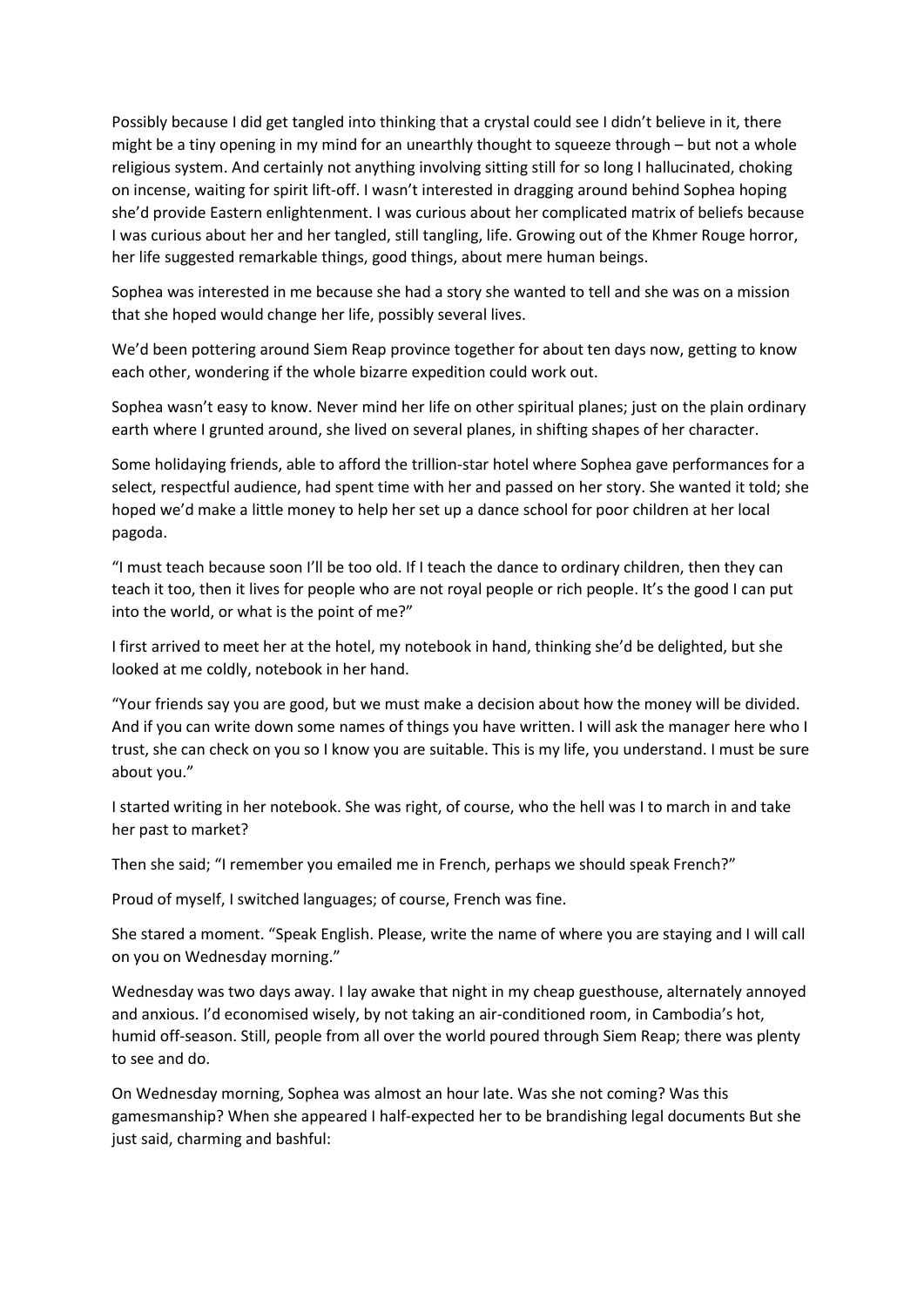"I am very sorry to be difficult. I am nervous. This could be my only chance. I am of course very pleased you have come so far to meet me."

The wary aggression seldom re-appeared. I saw her chatty, funny, always a little regal but very trusting with her memories, ideas, dreams, regrets and, sometimes, I was trusted to be around when she kicked off her strappy shoes and relaxed at home.

Sophea lived two or three miles from the ancient forests and ruins of Angkor, past Siem Reap town, with its hub of luxury hotels. The luxury could be modern – glass-walled, feng shiu-ed minimalism, a lotus blossom on every pillow. Or there was a liveried recapturing of the colonial era in refurbished palaces, with vintage Rolls-Royces parked beside manicured grounds, to transport visitors in an amusing style. Among these grand hotels were cute terraced cafes, with views of magnolia trees, bougainvillea and gilded pagodas, flashed with the orange comings and goings of Buddhist monks.

Then there were red dirt side streets full of tumble-down shops, hostels, and meandering backpackers. The air was dense with traffic fumes, but suddenly there'd be a waft of perfume from the creamy jasmine growing over a garden wall. Down the dirt tracks the buildings changed from concrete and stone to weather-beaten wood. There were farmyard animals milling around, gauntfaced men on bicycles and children sitting listlessly, while thin women pounded washing in tubs.

Out beyond this, in the clean air at the edges of the countryside, Sophea had a patch of land and a small rectangular house.

The two-roomed house was surprisingly untidy, apart from the very large, carefully maintained area where Sophea had her Buddhist altar. There were clothes everywhere, there were suitcases, boxed kitchen appliances, magazines, musical instruments, a tool kit, lengths of silk, a bicycle… So we did have that in common – housekeeping by the maelstrom technique.

Sophea spent a good deal of her time outside, working in the large garden that was tellingly full of food plants and fruit trees. This was another Sophea, the one who took a machete to her long hedge of lemon grass to donate some to a neighbour, while giving advice on the best plants to cure a child's toothache. Out here she was one of the rural women, barefoot and laughing loud at some local gossip. A kind, helpful woman, without an air or a grace.

Then I found the sum of Sophea. She had a dozen hens in a run behind the house. The hens all had glitter painted toenails.

"I was bored with them." She laughed when I spotted it. "A hen is not pretty to look at like a peacock."

Yes, there was some part of her that should have had peacocks on a lawn, not hens in scrub grass. But she didn't mind. Life was life. She slipped between worlds.

I could see I amused her and we'd progressed a long way from that spiky first encounter. But I couldn't fathom what she was seeing to make her announce over lunch that we were alike. Perhaps she was picking up impressions of me from some dimension I couldn't access or believe in.

Our quiet lunch was disturbed. We both glanced across and flickered a scowl as a clump of Asian tourists installed themselves at the next table, making the small hot restaurant feel startled. They moved furnishings, shouted between themselves and were soon noisily destroying a table full of food.

"Typical." Sophea continued scowling.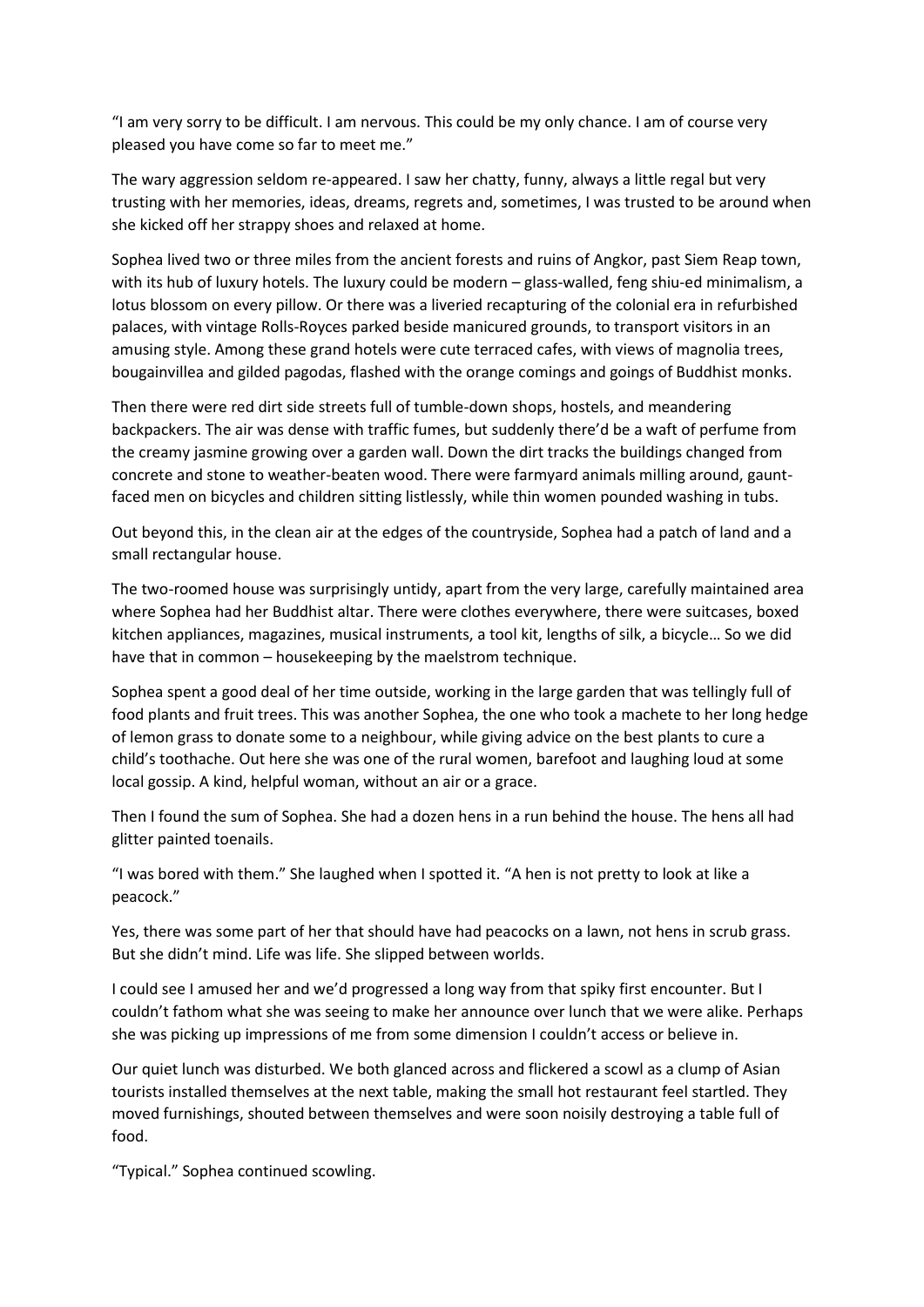"Typical Chinese?" As soon as I said it I knew I'd guessed wrong – the sounds weren't right, the faces weren't Chinese.

"Vietnamese." Sophea confirmed. "Typical behaviour. My father calls these people 'born on a boat'. They shout like that between fish boats, you see?"

I was sure, despite their loud boatiness, that they could hear her.

Sophea loathed the Chinese and Vietnamese in equal measure. Thais and Koreans formed a sort of second tier of enemies, with Europeans in swimsuits forming a rear-guard of humanity that Sophea couldn't tolerate.

We often met for coffee on the terrace of a little hotel near her home. It was quiet in the mornings, cool and pretty beside the oval swimming pool. Unlike the hotel where Sophea danced, non-resident customers didn't need to have any special permission to broach the grounds and drinks were not the price of a small car. We'd chat peacefully but if we didn't watch the time it would be the hour for pre-lunch swimming; hotel guests would amble to the pool beside us, remove bathrobes and sarongs, revealing thighs, chests – great walls of naked hairy flesh towering around Sophea.

"Let's go, let's go, I don't know where to look." She'd hiss, and we'd have to flee the flesh.

Sophea had little dresses with short skirts she'd wear once in a while and her dance costumes had tight and revealing moments, but there was something about the daylight brazenness of a western swimming costume that made her flutter from her perch like a startled papal dove.

There was less strange comedy in her feelings about the Chinese and Vietnamese.

During the late days of the Khmer Rouge regime, propaganda urged the Cambodians to fear the invading Vietnamese as capable of anything – rape, torture, even cannibalism. But as the Vietnamese defeated the Khmer Rouge, it became clear that they were a lot less prone to this kind of thing than the Cambodians had been led to believe. Although a threat throughout history, in 1979 the Vietnamese had rescued the Cambodians from their own leaders.

The Vietnamese withdrew their military forces in 1989 but they retained enormous economic power and political influence in Cambodia. Opposition leaders accused the Cambodian government of being Vietnamese puppets, of heading up an occupation in disguise. The government called the opposition dangerous racists….

Then there were the Chinese. Chinese Cambodians, populous and prosperous in Phnom Penh in the Seventies, had been targets for genocide. Long established as merchants and civil servants, intermarrying and intermingling, they were denounced as impure Cambodians. Yet Pol Pot was one of several Khmer Rouge leaders with a mixed Cambodian-Chinese ancestry. Not to mention his educated upper-class origins, seemingly forgotten as he purged the country of the privileged, the educated…. To add to the double-think of all this – Chinese communists had backed the Khmer Rouge. Pol Pot's regime traded the tonnage of rice produced by Khmer children, like young Sophea, for Chinese armaments.

Sophea was haunted by many things, one being that when she was eleven, she'd been put on a list of attractive, virgin girls who were going to be sent to brothels for the Chinese military, to be traded along with the rice.

"Some officers came and looked at me, wrote something down. I was told later it was for this list. I don't know for sure but I can believe it. It was the kind of thing they did."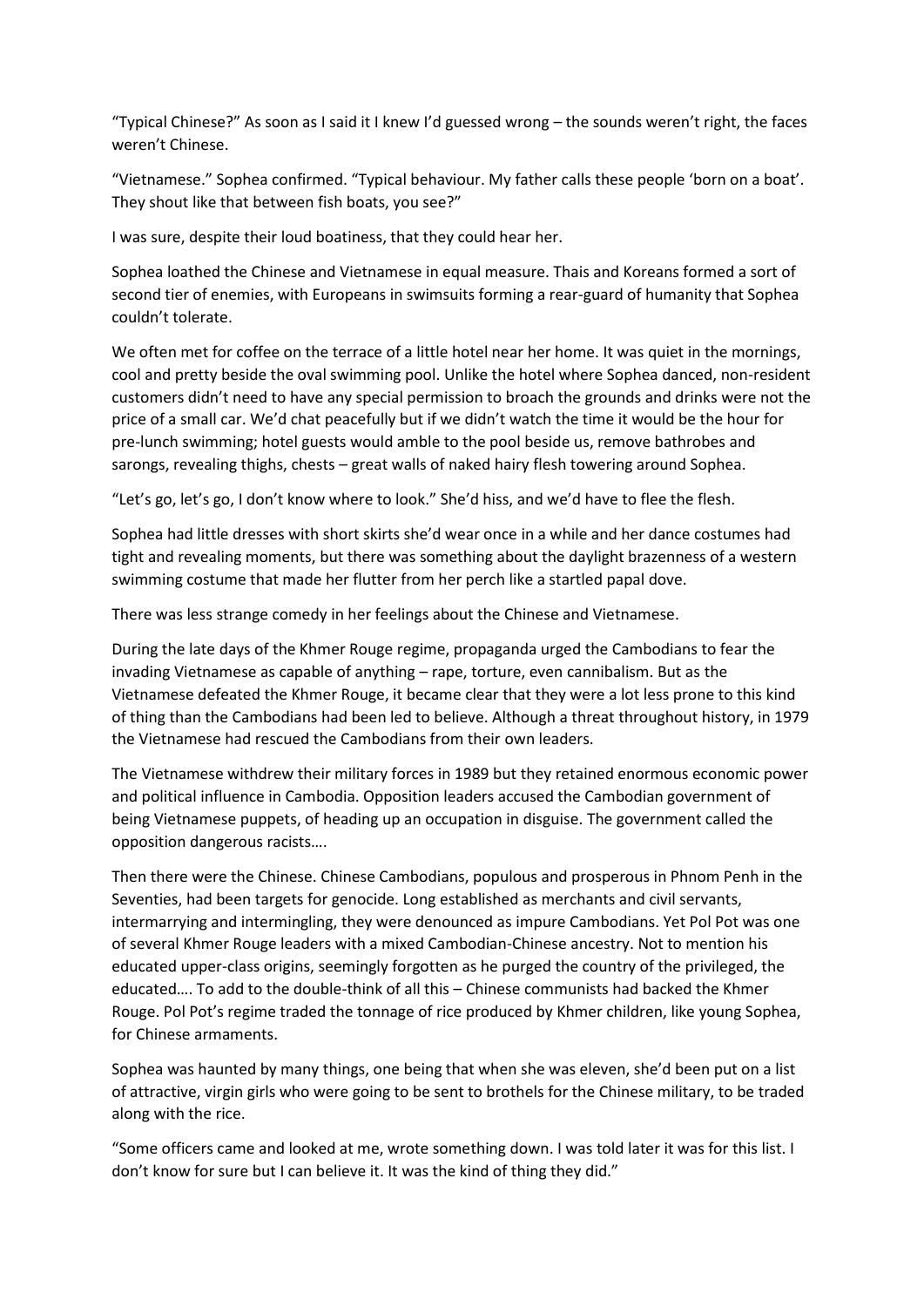Her innocence had been the saving of her a few months after this list rumour, when her family was able to make its way back to the battered wreck of Phnom Penh, a city with no power, running with sewage, rats and stray dogs. They had to live in what had once been a suburban office block, while Vietnamese soldiers kept them out of the city centre. The soldiers told all the returning Phnom Penh citizens this was for their own safety; they were clearing the city of landmines, unexploded bombs and suspected booby traps. They also wanted to prevent looting. Not being allowed into their own city infuriated the Cambodians. Especially as they suspected the Vietnamese were themselves looting anything the Khmer Rouge hadn't already run away with.

Children, however, could sneak into the guarded sectors. The soldiers would shout, threaten and even take aim at them but seldom fired. Getting in wasn't difficult; the children were more concerned not to be caught coming out and have their looted goods confiscated. Nimble and smart, Sophea would scramble through the city in search of something useful for her ragged, emptyhanded family.

On one raid, she was overjoyed to find a store of prahok, the fermented fish paste that flavours Cambodian food, making dishes something of an acquired taste if too liberally applied. prahok smells as if a kipper, stuffed with stilton, has been left under a dead dog in the sun for at least eight years. Eleven-year-old Sophea piled the batch of sealed prahok jars into a cloth bundle and carried it on her head, using one hand to balance the pile. As she clambered out of the rubble, she slipped and dropped her bundle. It wasn't until she put the bundle back on her head that she realised a jar had broken, seeping stink through the cloth, into her hair and skin. When a Vietnamese soldier shouted at her, telling her to give him the bundle, she saw his face change as she approached. He waved her and her stink to go away, quickly.

On other forays she found cooking pots, bowls and spoons and once a store of make-up.

"My sister and me put on lipstick, nail varnish and eye shadow. My mother found us and shouted at us that we were still children, it wasn't for us and couldn't we see how silly we looked, like some kind of monsters in our dirty clothes, our hair cut with knives? My mother took the make-up away and sold it for rice to some soldiers who wanted it for their girlfriends."

About a week later, feeling every building in walking distance had been picked clean, Sophea ventured far beyond the other kids. She walked for several hours. In a bomb-blasted tailor's shop she discovered a bale of beautiful blue canvas fabric. As the fabric was too heavy to carry, Sophea used some broken crockery to cut off lengths that she wound round herself, or piled on her head. She was hurrying, anxious that she was so far away from everyone else and wouldn't be able to get home before dark. As she was walking out of the doorway a big scruffy soldier stood in the way and pushed her back inside. The material on her head fell. The soldier looked at her. He pulled at her clothes.

"I thought he wanted the fabric I had wrapped round me under my shirt. When I was young I had a mind as stubborn as a stone. I decided I wanted this fabric and I would keep it, and if I'd decided something, that is what I would do. I stepped back, looking for a way to go past him but suddenly he gave me another big push onto the ground and made a sign with his hand across his throat. He said; 'Keep quiet or I kill you.'

"He wasn't Vietnamese. There were some Cambodians who ran away but then came back fighting for the Vietnamese. He was one of those, supposed to be saving us.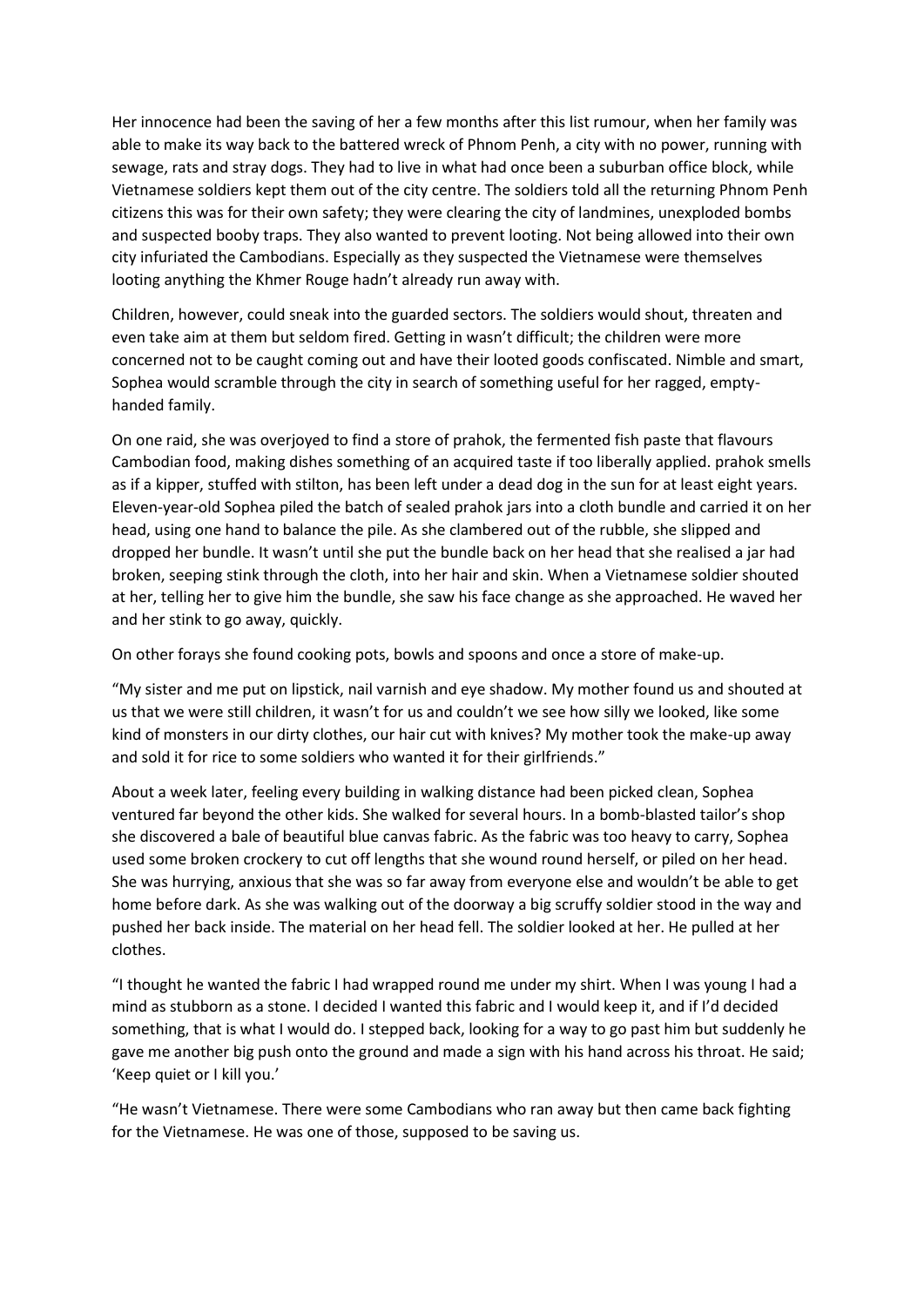"I was lying on my back on the ground, very frightened now. He stood over me, leg on either side and started to unbuckle his pants.

"I screamed, 'what are you doing? Why do you want make pee pee on me? Don't make pee pee on me! That's disgusting!' He dropped to his knees and was going to put his hand on my mouth but I started crying out in Pali, the royal language, the language for prayers; 'Help me, help me!'

"He was shocked. He didn't put his hand on my mouth. He looked at me and then got to his feet and did up his pants. He told me; 'Get out.'

"He looked so sad, so ashamed, I even knew I could pick up the fabric I dropped and he wouldn't stop me.

"He just watched me and when I got to the door he was still looking with his face like a sad animal. He said. 'Don't tell anyone.'

"I didn't understand why he had tried to do such a disgusting thing. I was a child so I said; 'I hope you die soon.'

"I was angry about the fabric too. I knew I couldn't get the rest of it. I couldn't go back to that district at all now.

"My mother was pleased with the fabric but I told her I wouldn't get more because this mad soldier had tried to make pee pee on me. She made me explain what I meant. She didn't tell me what he'd really been doing, she just said; 'Ah, don't tell that story to anyone else, it's not good.' I didn't understand what happened until years and years later, when I was married."

Sophea smiled awkwardly.

"You can imagine there was a lot of confusion on my wedding night." Her smile went as she disappeared to some steely place behind it. "If you rape a girl, you can make a girl hurt all her life. Men don't understand, it's over for them, but the woman feels it all her life. I was lucky. If I'd been raped I'd have never got over it. I feel Buddha protected me, to stop me having a bad mind. I'd have done something, lots of bad things, because of it, and never got over it."

She lightened up again, laughed; "Seriously, even with my husband the first time I thought, what is this? Here's another one wants to make pee pee on me?"

I'd been about eight or nine years old when I'd been told why men would be taking their trousers off around girls. I remembered squealing on the swings with my friend, Susan Fogden, when a teenager imparted these facts of life. I rushed home, startling my mother over the washing-up, demanding confirmation of the ridiculous facts. She'd confirmed them, but said it was something to forget about until I was grown up, as it was only for making babies when you were married – my Catholic household wasn't such a far leap of propriety from Sophea's. Perhaps that's another reason why we could be alike?

I'd also experimented with make-up when I was too young. Like Sophea's mother, mine had told me I looked silly. But she didn't sell the make-up for food; she put it in her dressing table drawer, promising she'd keep it for me until I was older.

Actually, now I remember it, I think, probably under the malign influence of Susan Fogden, who had a bra when she was ten, so was obviously on a slippery slope, I'd acquired the collection of small make-up items on a shoplifting spree. There was a craze for shoplifting in our school and no one we knew had been caught, so we kept on.